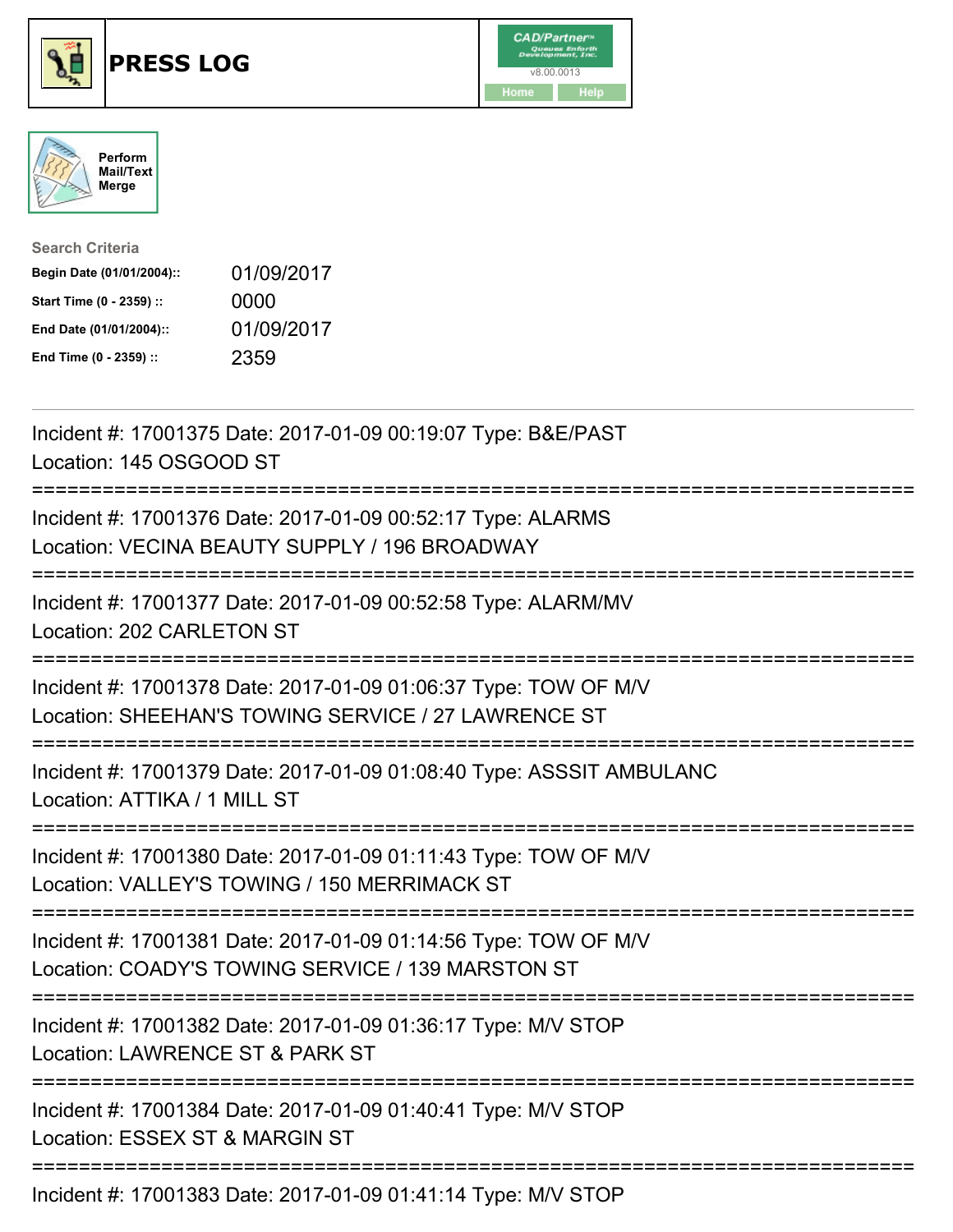| Location: BROADWAY & CEDAR ST                                                                                            |
|--------------------------------------------------------------------------------------------------------------------------|
| Incident #: 17001385 Date: 2017-01-09 01:57:21 Type: M/V STOP<br>Location: BROADWAY & PARK ST                            |
| Incident #: 17001387 Date: 2017-01-09 02:00:52 Type: DOMESTIC/PROG<br>Location: 550 BROADWAY FL 2                        |
| Incident #: 17001386 Date: 2017-01-09 02:01:14 Type: M/V STOP<br>Location: BROOKFIELD ST & HAWLEY ST                     |
| Incident #: 17001388 Date: 2017-01-09 02:19:36 Type: MEDIC SUPPORT<br>Location: 44 SPRINGFIELD ST                        |
| Incident #: 17001389 Date: 2017-01-09 02:28:59 Type: M/V STOP<br>Location: ESSEX ST & WINTER ST                          |
| ======================<br>Incident #: 17001390 Date: 2017-01-09 02:32:12 Type: M/V STOP<br><b>Location: PEMBERTON WY</b> |
| Incident #: 17001391 Date: 2017-01-09 02:38:04 Type: M/V STOP<br>Location: MARKET ST & PARKER ST                         |
| Incident #: 17001392 Date: 2017-01-09 02:46:13 Type: MEDIC SUPPORT<br>Location: AVON ST & JACKSON ST                     |
| Incident #: 17001393 Date: 2017-01-09 04:03:10 Type: ALARMS<br>Location: 70 N PARISH RD                                  |
| Incident #: 17001394 Date: 2017-01-09 04:18:05 Type: AUTO ACC/NO PI<br><b>Location: NEWBURY ST</b>                       |
| Incident #: 17001395 Date: 2017-01-09 04:25:38 Type: SUS PERS/MV<br>Location: ALDER ST & HAMPSHIRE ST                    |
| Incident #: 17001396 Date: 2017-01-09 05:54:00 Type: ALARMS<br>Location: GULF STATION / 223 WINTHROP AV                  |
| Incident #: 17001397 Date: 2017-01-09 06:26:22 Type: DOMESTIC/PROG<br>Location: 50 MONMOUTH ST                           |
| Incident #: 17001398 Date: 2017-01-09 06:28:52 Type: ALARMS                                                              |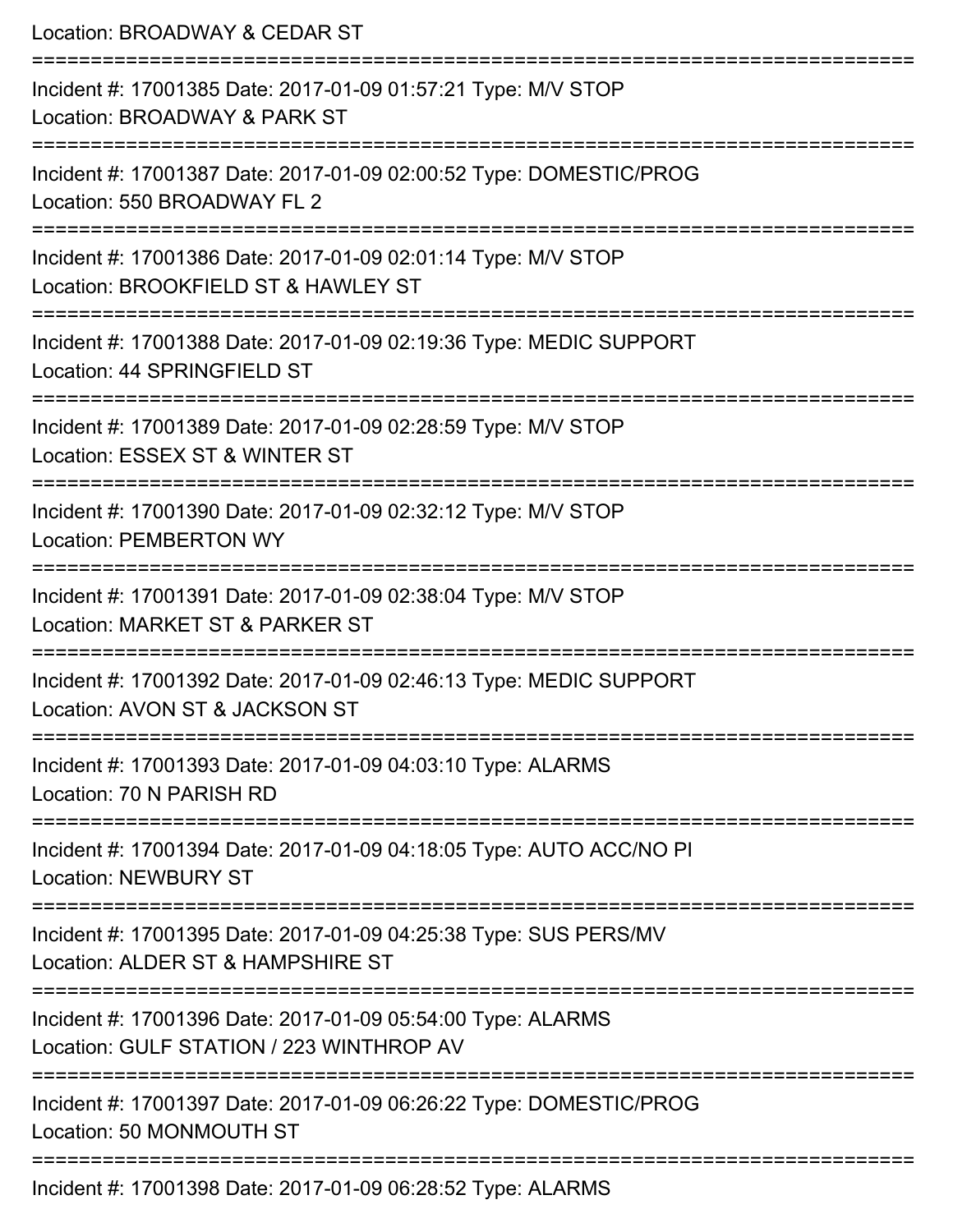| Incident #: 17001399 Date: 2017-01-09 06:43:14 Type: MEDIC SUPPORT<br>Location: 53 LORING ST               |
|------------------------------------------------------------------------------------------------------------|
| Incident #: 17001400 Date: 2017-01-09 07:07:09 Type: M/V STOP<br>Location: JAMAICA ST & S UNION ST         |
| Incident #: 17001401 Date: 2017-01-09 07:20:23 Type: M/V STOP<br>Location: CROSS ST & HAMPSHIRE ST         |
| Incident #: 17001402 Date: 2017-01-09 07:26:31 Type: STOL/MV/PAS<br>Location: 38 ORCHARD ST                |
| Incident #: 17001403 Date: 2017-01-09 07:35:25 Type: HIT & RUN M/V<br>Location: 12 PARK ST                 |
| Incident #: 17001404 Date: 2017-01-09 07:51:35 Type: M/V STOP<br>Location: 77 ESSEX ST                     |
| Incident #: 17001405 Date: 2017-01-09 07:53:27 Type: PROWLER<br>Location: 60 SARGENT ST FL 2               |
| Incident #: 17001406 Date: 2017-01-09 08:05:51 Type: UNKNOWN PROB<br>Location: 290 WALNUT ST               |
| Incident #: 17001407 Date: 2017-01-09 08:12:17 Type: MEDIC SUPPORT<br>Location: 83 HOLLY ST                |
| Incident #: 17001408 Date: 2017-01-09 08:13:57 Type: MISSING PERS<br>Location: 24 CEDAR ST                 |
| Incident #: 17001409 Date: 2017-01-09 08:40:01 Type: MV/BLOCKING<br>Location: 7 BERKELEY ST                |
| Incident #: 17001410 Date: 2017-01-09 09:08:11 Type: ALARM/BURG<br>Location: CRICKET WIREL / 33 S BROADWAY |
| Incident #: 17001411 Date: 2017-01-09 09:11:25 Type: DOMESTIC/PAST<br>Location: 473 ESSEX ST #APT64        |
| Incident #: 17001412 Date: 2017-01-09 09:14:46 Type: MV/BLOCKING                                           |

Location: 155 HAVERHILL ST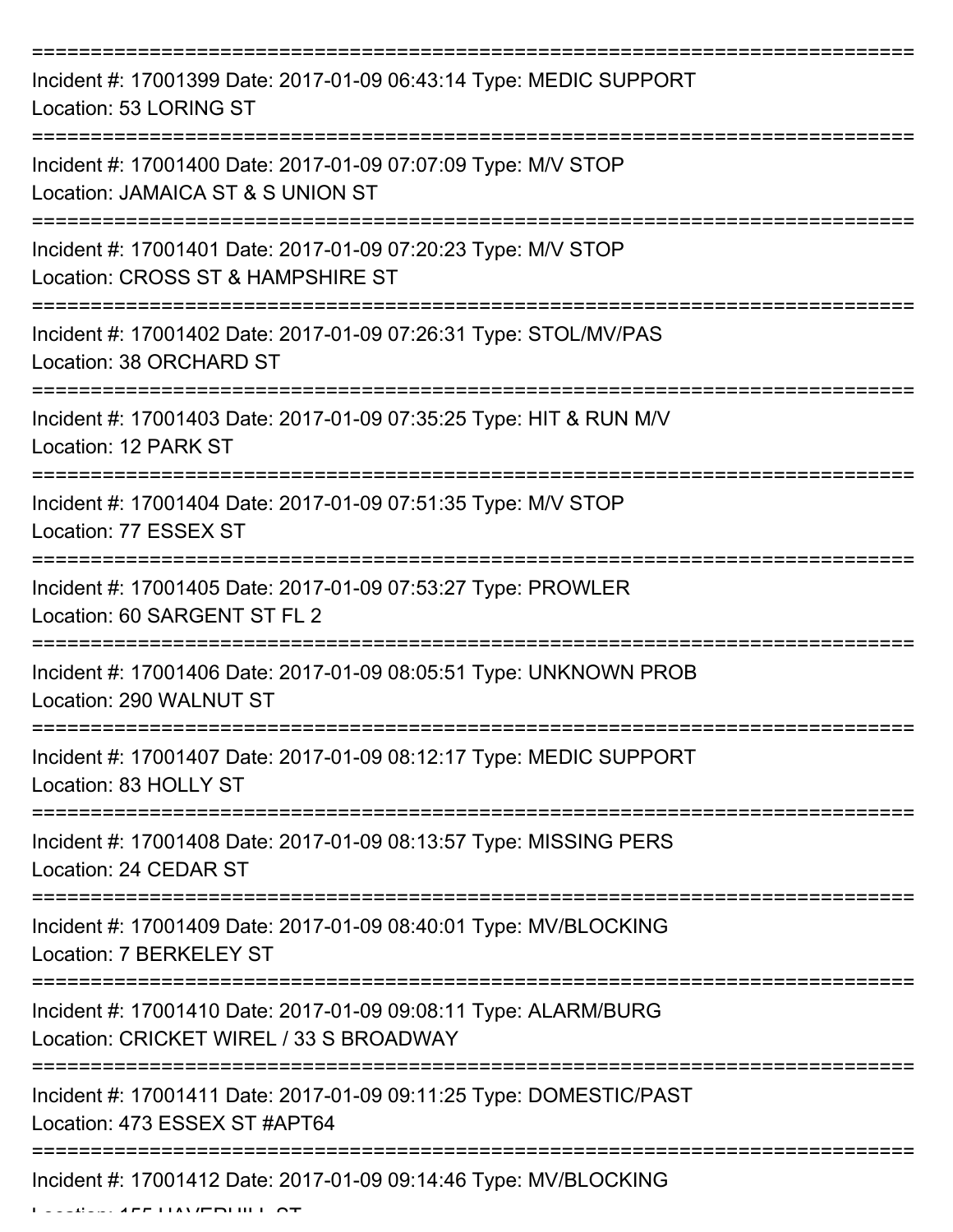| Incident #: 17001413 Date: 2017-01-09 09:29:04 Type: MV/BLOCKING<br>Location: 41 TYLER ST                 |
|-----------------------------------------------------------------------------------------------------------|
| Incident #: 17001414 Date: 2017-01-09 09:29:51 Type: HIT & RUN M/V<br>Location: 56 SPRINGFIELD ST         |
| Incident #: 17001415 Date: 2017-01-09 09:32:01 Type: SUS PERS/MV<br>Location: 58 BUTLER ST                |
| Incident #: 17001416 Date: 2017-01-09 09:35:00 Type: M/V STOP<br>Location: ESSEX ST & JACKSON ST          |
| Incident #: 17001418 Date: 2017-01-09 09:40:48 Type: NOTIFICATION<br>Location: 143 MYRTLE ST #APT2        |
| Incident #: 17001417 Date: 2017-01-09 09:41:19 Type: DOMESTIC/PROG<br>Location: 83 ALLSTON ST             |
| Incident #: 17001419 Date: 2017-01-09 09:43:24 Type: DISTURBANCE<br>Location: NISSAN / 1 COMMONWEALTH DR  |
| Incident #: 17001420 Date: 2017-01-09 09:50:22 Type: M/V STOP<br>Location: BROADWAY & HAVERHILL ST        |
| Incident #: 17001421 Date: 2017-01-09 09:51:36 Type: TOW OF M/V<br>Location: 2 DURHAM ST                  |
| Incident #: 17001422 Date: 2017-01-09 09:54:01 Type: INVESTIGATION<br>Location: 63 MANN ST                |
| Incident #: 17001423 Date: 2017-01-09 10:15:31 Type: AUTO ACC/NO PI<br>Location: CENTRE ST & HAMPSHIRE ST |
| Incident #: 17001424 Date: 2017-01-09 10:20:19 Type: PARK & WALK<br>Location: BRADFORD ST & BROADWAY      |
| Incident #: 17001425 Date: 2017-01-09 10:21:27 Type: INVESTIGATION<br>Location: 2 APPLETON ST             |
| Incident #: 17001426 Date: 2017-01-09 10:36:36 Type: TOW OF M/V                                           |

Location: 70 DDACUT ST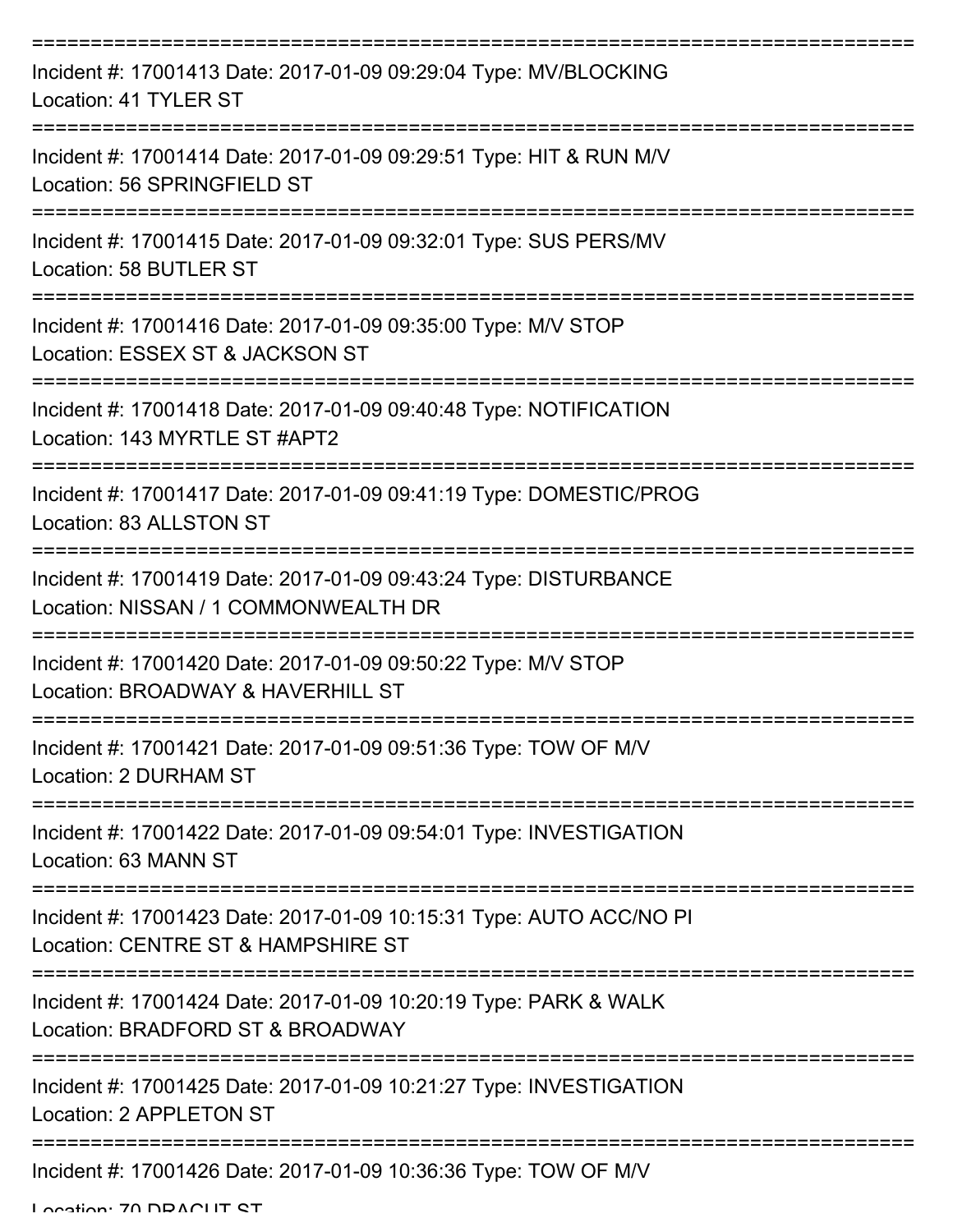| Incident #: 17001427 Date: 2017-01-09 10:38:32 Type: 209A/SERVE<br>Location: 107 GARDEN ST #3R                |
|---------------------------------------------------------------------------------------------------------------|
| Incident #: 17001428 Date: 2017-01-09 10:38:56 Type: M/V STOP<br>Location: AMESBURY ST & LEBANON ST           |
| Incident #: 17001429 Date: 2017-01-09 10:40:47 Type: M/V STOP<br>Location: 27 HOLLY ST                        |
| Incident #: 17001430 Date: 2017-01-09 10:41:16 Type: INVEST CONT<br>Location: HOLY FAMILY HOSPITAL / null     |
| Incident #: 17001431 Date: 2017-01-09 10:53:08 Type: SUS PERS/MV<br><b>Location: LINCOLN CT</b>               |
| Incident #: 17001432 Date: 2017-01-09 10:53:59 Type: GENERAL SERV<br>Location: 90 COOLIDGE ST                 |
| Incident #: 17001433 Date: 2017-01-09 10:57:26 Type: SPECIAL CHECK<br>Location: 6 BERKELEY ST                 |
| Incident #: 17001435 Date: 2017-01-09 11:05:42 Type: 209A/SERVE<br>Location: 15 AVON ST                       |
| Incident #: 17001436 Date: 2017-01-09 11:05:49 Type: M/V STOP<br>Location: LAWRENCE ST & PARK ST              |
| Incident #: 17001437 Date: 2017-01-09 11:06:18 Type: M/V STOP<br>Location: 439 S UNION ST                     |
| Incident #: 17001438 Date: 2017-01-09 11:10:17 Type: DRUG VIO<br>Location: OLD HIGH SCHOOL / 233 HAVERHILL ST |
| Incident #: 17001439 Date: 2017-01-09 11:11:05 Type: MAN DOWN<br>Location: B&D FURNITURE DECOR / 381 ESSEX ST |
| Incident #: 17001440 Date: 2017-01-09 11:11:12 Type: M/V STOP<br>Location: COMMON ST & UNION ST               |
| Incident #: 17001441 Date: 2017-01-09 11:13:20 Type: M/V STOP                                                 |

Location: 145 AMESBURY ST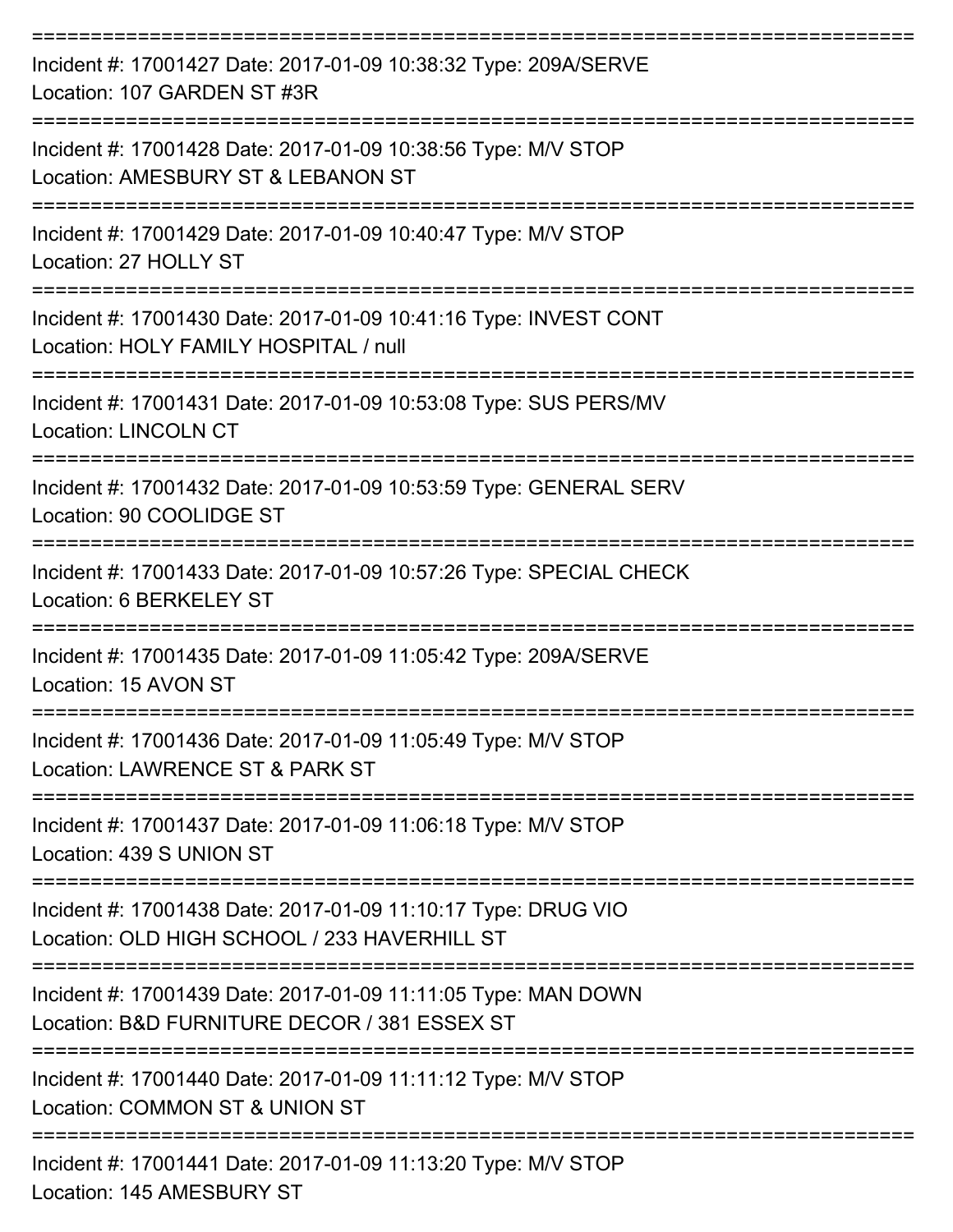| Incident #: 17001442 Date: 2017-01-09 11:14:00 Type: M/V STOP<br>Location: 169 LAWRENCE ST                              |
|-------------------------------------------------------------------------------------------------------------------------|
| Incident #: 17001443 Date: 2017-01-09 11:20:55 Type: 209A/SERVE<br>Location: 55 WILMOT ST                               |
| Incident #: 17001444 Date: 2017-01-09 11:21:49 Type: M/V STOP<br>Location: PARKER ST & SALEM ST                         |
| Incident #: 17001445 Date: 2017-01-09 11:24:36 Type: M/V STOP<br>Location: 16 SWAN ST                                   |
| Incident #: 17001446 Date: 2017-01-09 11:27:41 Type: M/V STOP<br>Location: COADY'S TOWING SERVICE / 139 MARSTON ST      |
| Incident #: 17001447 Date: 2017-01-09 11:38:21 Type: M/V STOP<br>Location: 250 JACKSON ST                               |
| Incident #: 17001448 Date: 2017-01-09 11:38:57 Type: ASSSIT OTHER PD<br>Location: HOLIDAY INN EXPRESS / 224 WINTHROP AV |
| Incident #: 17001449 Date: 2017-01-09 11:51:45 Type: CK WELL BEING<br>Location: 78 CROSS ST                             |
| Incident #: 17001450 Date: 2017-01-09 12:02:42 Type: INVESTIGATION<br>Location: 92 PARK ST                              |
| Incident #: 17001451 Date: 2017-01-09 12:02:56 Type: AUTO ACC/UNK PI<br>Location: 375 LOWELL ST                         |
| Incident #: 17001452 Date: 2017-01-09 12:05:08 Type: 209A/SERVE<br>Location: 60 MELVIN ST #11/14                        |
| Incident #: 17001453 Date: 2017-01-09 12:06:11 Type: M/V STOP<br>Location: ERVING AV & LAWRENCE ST                      |
| Incident #: 17001454 Date: 2017-01-09 12:07:45 Type: SUS PERS/MV<br>Location: 126 NEWTON ST                             |
| Incident #: 17001455 Date: 2017-01-09 12:20:01 Type: M/V STOP<br>Location: LOWELL ST & OXFORD ST                        |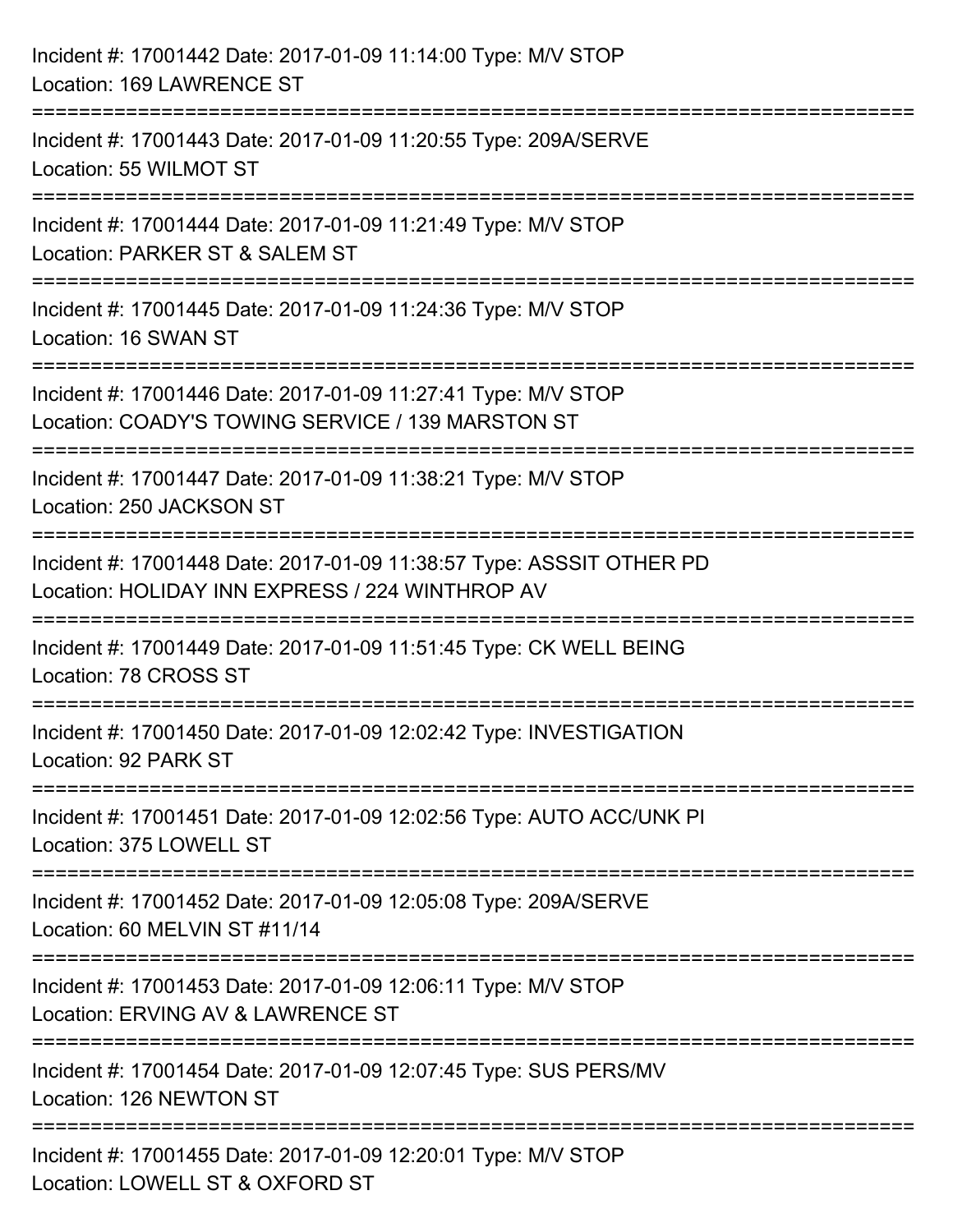| Incident #: 17001456 Date: 2017-01-09 12:21:15 Type: 209A/SERVE<br>Location: 661 ESSEX ST #6/11                                       |
|---------------------------------------------------------------------------------------------------------------------------------------|
| .===================================<br>Incident #: 17001457 Date: 2017-01-09 12:25:35 Type: STOL/MV/PAS<br>Location: 64 BROMFIELD ST |
| Incident #: 17001458 Date: 2017-01-09 12:28:50 Type: KEEP PEACE<br>Location: 77 S UNION ST #288                                       |
| Incident #: 17001459 Date: 2017-01-09 12:32:53 Type: COURT DOC SERVE<br>Location: 119 WOODLAND ST                                     |
| Incident #: 17001460 Date: 2017-01-09 12:33:57 Type: THREATS<br>Location: 274 E HAVERHILL ST #21                                      |
| Incident #: 17001461 Date: 2017-01-09 12:36:50 Type: M/V STOP<br>Location: 50 BROADWAY                                                |
| :==================================<br>Incident #: 17001462 Date: 2017-01-09 12:44:00 Type: ASSIST FIRE<br>Location: 208 FERRY ST     |
| Incident #: 17001463 Date: 2017-01-09 12:48:20 Type: M/V STOP<br>Location: BROADWAY & HAVERHILL ST                                    |
| Incident #: 17001466 Date: 2017-01-09 12:51:04 Type: FRAUD<br>Location: 19 GRAFTON ST                                                 |
| Incident #: 17001464 Date: 2017-01-09 12:51:36 Type: M/V STOP<br>Location: MERRIMACK ST & S UNION ST                                  |
| Incident #: 17001465 Date: 2017-01-09 12:51:40 Type: MEDIC SUPPORT<br>Location: 108 EXCHANGE ST                                       |
| Incident #: 17001467 Date: 2017-01-09 12:56:30 Type: THREATS<br>Location: 116 DORCHESTER ST                                           |
| Incident #: 17001468 Date: 2017-01-09 13:01:22 Type: KEEP PEACE<br>Location: 140 SARATOGA ST                                          |
| Incident #: 17001469 Date: 2017-01-09 13:09:19 Type: CK WELL BEING<br>Location: 1 TREMONT ST #APT1                                    |

===========================================================================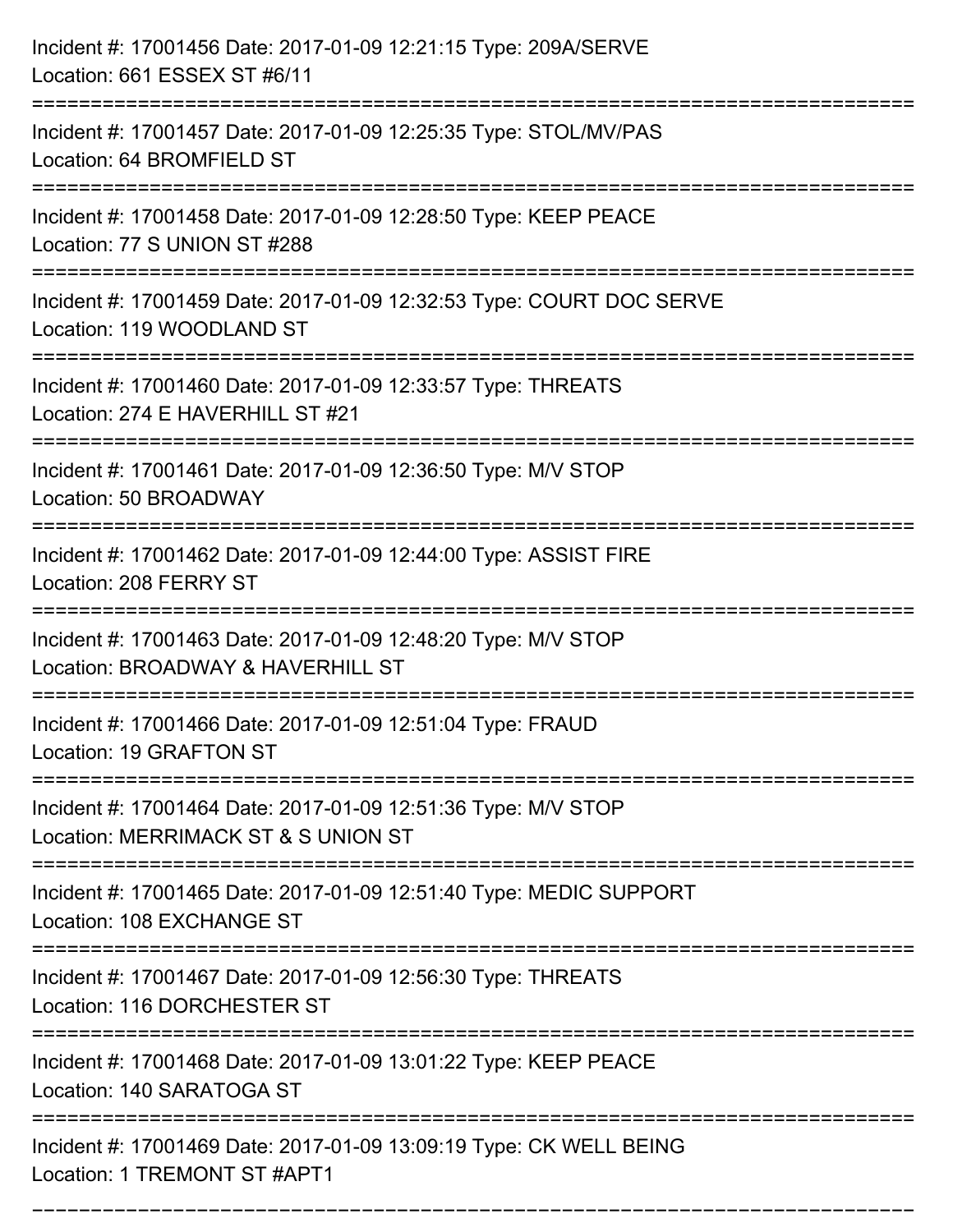| Incident #: 17001472 Date: 2017-01-09 13:26:40 Type: M/V STOP<br>Location: 550 BROADWAY<br>Incident #: 17001476 Date: 2017-01-09 13:48:19 Type: GENERAL SERV<br>Location: J & S AUTO SALES / 201 LAWRENCE STREET<br>Location: 90 LOWELL ST<br>Incident #: 17001478 Date: 2017-01-09 13:54:06 Type: INVESTIGATION<br>Incident #: 17001479 Date: 2017-01-09 14:03:34 Type: AUTO ACC/PI<br>Incident #: 17001480 Date: 2017-01-09 14:06:32 Type: M/V STOP<br>Location: LAWRENCE ST & MAPLE ST<br>Incident #: 17001481 Date: 2017-01-09 15:05:00 Type: 209A/SERVE<br>Incident #: 17001483 Date: 2017-01-09 15:18:47 Type: MISSING PERS<br>Location: 78 E HAVERHILL ST | Incident #: 17001470 Date: 2017-01-09 13:14:39 Type: ALARM/BURG<br>Location: JOHNSON RESD / 10 BYRON AV    |
|------------------------------------------------------------------------------------------------------------------------------------------------------------------------------------------------------------------------------------------------------------------------------------------------------------------------------------------------------------------------------------------------------------------------------------------------------------------------------------------------------------------------------------------------------------------------------------------------------------------------------------------------------------------|------------------------------------------------------------------------------------------------------------|
|                                                                                                                                                                                                                                                                                                                                                                                                                                                                                                                                                                                                                                                                  | Incident #: 17001471 Date: 2017-01-09 13:25:24 Type: AUTO ACC/NO PI<br>Location: MT VERNON ST & S BROADWAY |
|                                                                                                                                                                                                                                                                                                                                                                                                                                                                                                                                                                                                                                                                  | Location: MARKET ST & S UNION ST                                                                           |
|                                                                                                                                                                                                                                                                                                                                                                                                                                                                                                                                                                                                                                                                  | Incident #: 17001473 Date: 2017-01-09 13:32:39 Type: 209A/SERVE<br>Location: 32 LAWRENCE ST #48            |
|                                                                                                                                                                                                                                                                                                                                                                                                                                                                                                                                                                                                                                                                  | Incident #: 17001474 Date: 2017-01-09 13:35:36 Type: ASSSIT OTHER PD<br>Location: 82 CRESCENT ST           |
|                                                                                                                                                                                                                                                                                                                                                                                                                                                                                                                                                                                                                                                                  | Incident #: 17001475 Date: 2017-01-09 13:39:41 Type: STOL/MV/PAS                                           |
|                                                                                                                                                                                                                                                                                                                                                                                                                                                                                                                                                                                                                                                                  |                                                                                                            |
|                                                                                                                                                                                                                                                                                                                                                                                                                                                                                                                                                                                                                                                                  | Incident #: 17001477 Date: 2017-01-09 13:52:47 Type: ADMININSTR                                            |
|                                                                                                                                                                                                                                                                                                                                                                                                                                                                                                                                                                                                                                                                  | Location: 50 MONMOUTH ST FL 2                                                                              |
|                                                                                                                                                                                                                                                                                                                                                                                                                                                                                                                                                                                                                                                                  | Location: 164 BERKELEY ST                                                                                  |
|                                                                                                                                                                                                                                                                                                                                                                                                                                                                                                                                                                                                                                                                  |                                                                                                            |
|                                                                                                                                                                                                                                                                                                                                                                                                                                                                                                                                                                                                                                                                  | Location: 32 LAWRENCE ST #48                                                                               |
|                                                                                                                                                                                                                                                                                                                                                                                                                                                                                                                                                                                                                                                                  |                                                                                                            |
|                                                                                                                                                                                                                                                                                                                                                                                                                                                                                                                                                                                                                                                                  | Incident #: 17001482 Date: 2017-01-09 15:19:25 Type: WARRANT SERVE<br>Location: 584 HAVERHILL ST           |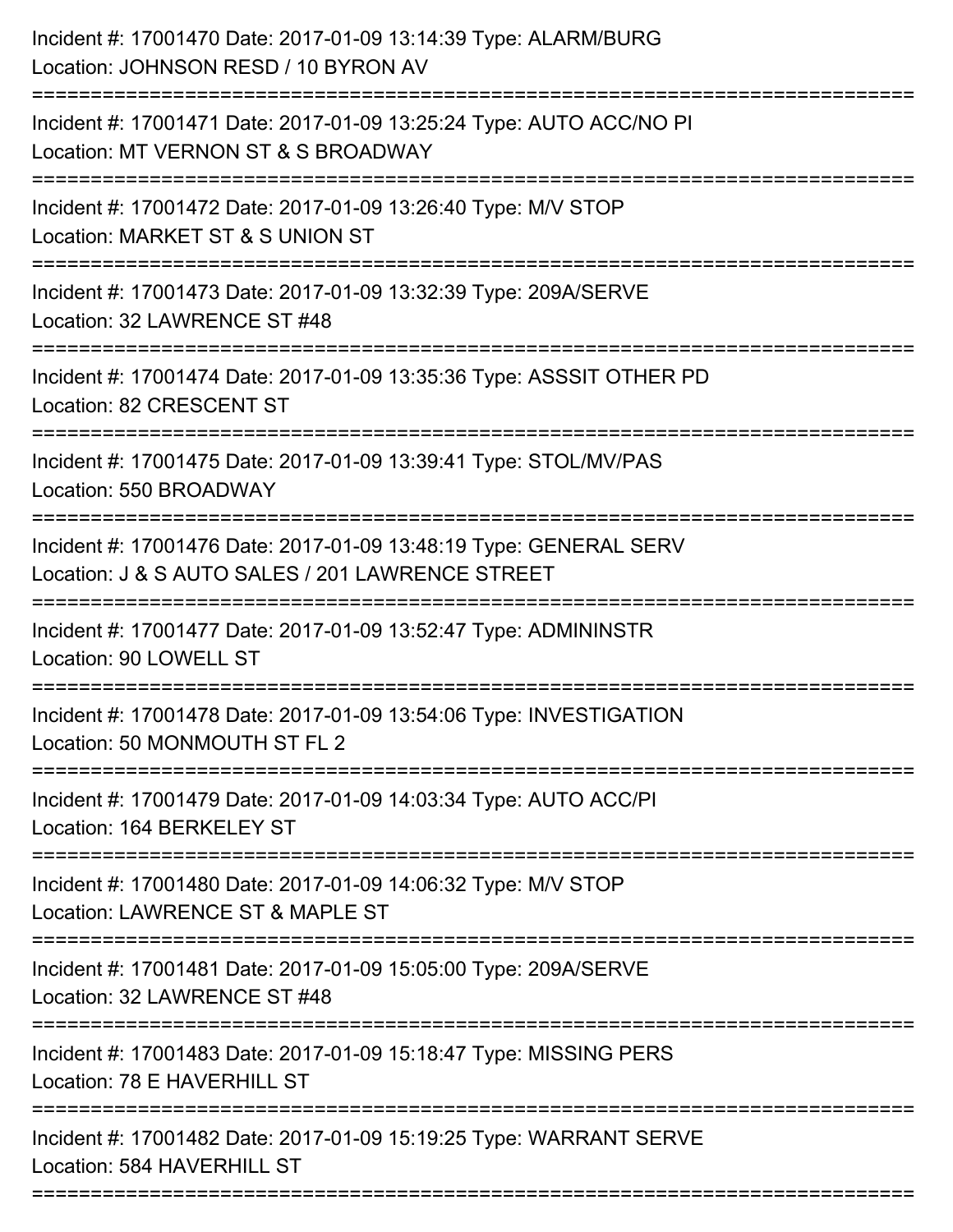Location: 10 RAILROAD ST =========================================================================== Incident #: 17001485 Date: 2017-01-09 15:37:38 Type: INVESTIGATION Location: 90 LOWELL ST =========================================================================== Incident #: 17001486 Date: 2017-01-09 15:55:31 Type: M/V STOP Location: 125 OSGOOD ST =========================================================================== Incident #: 17001487 Date: 2017-01-09 16:13:31 Type: MISSING PERS Location: 89 NESMITH ST =========================================================================== Incident #: 17001488 Date: 2017-01-09 16:45:20 Type: CK WELL BEING Location: 157 MAY ST =========================================================================== Incident #: 17001489 Date: 2017-01-09 16:54:14 Type: SUS PERS/MV Location: 128 BOXFORD ST =========================================================================== Incident #: 17001490 Date: 2017-01-09 17:01:25 Type: MV/BLOCKING Location: 115 MELVIN ST =========================================================================== Incident #: 17001491 Date: 2017-01-09 17:21:37 Type: AUTO ACC/NO PI Location: 114 =========================================================================== Incident #: 17001492 Date: 2017-01-09 17:24:39 Type: MISSING PERS Location: 20 BENNETT ST #4 =========================================================================== Incident #: 17001493 Date: 2017-01-09 17:39:32 Type: FRAUD Location: 107 UNION ST #2 =========================================================================== Incident #: 17001494 Date: 2017-01-09 17:50:16 Type: M/V STOP Location: FRANKLIN ST & LOWELL ST =========================================================================== Incident #: 17001495 Date: 2017-01-09 17:54:51 Type: KEEP PEACE Location: 81 WEST ST FL 3 =========================================================================== Incident #: 17001496 Date: 2017-01-09 17:55:02 Type: M/V STOP Location: 342 BROADWAY =========================================================================== Incident #: 17001497 Date: 2017-01-09 17:58:11 Type: NOTIFICATION Location: 7 SUMMER ST #A ===========================================================================

Incident #: 17001498 Date: 2017 01 09 17:59:57 Type: M/V STOP: 2017 01:59:55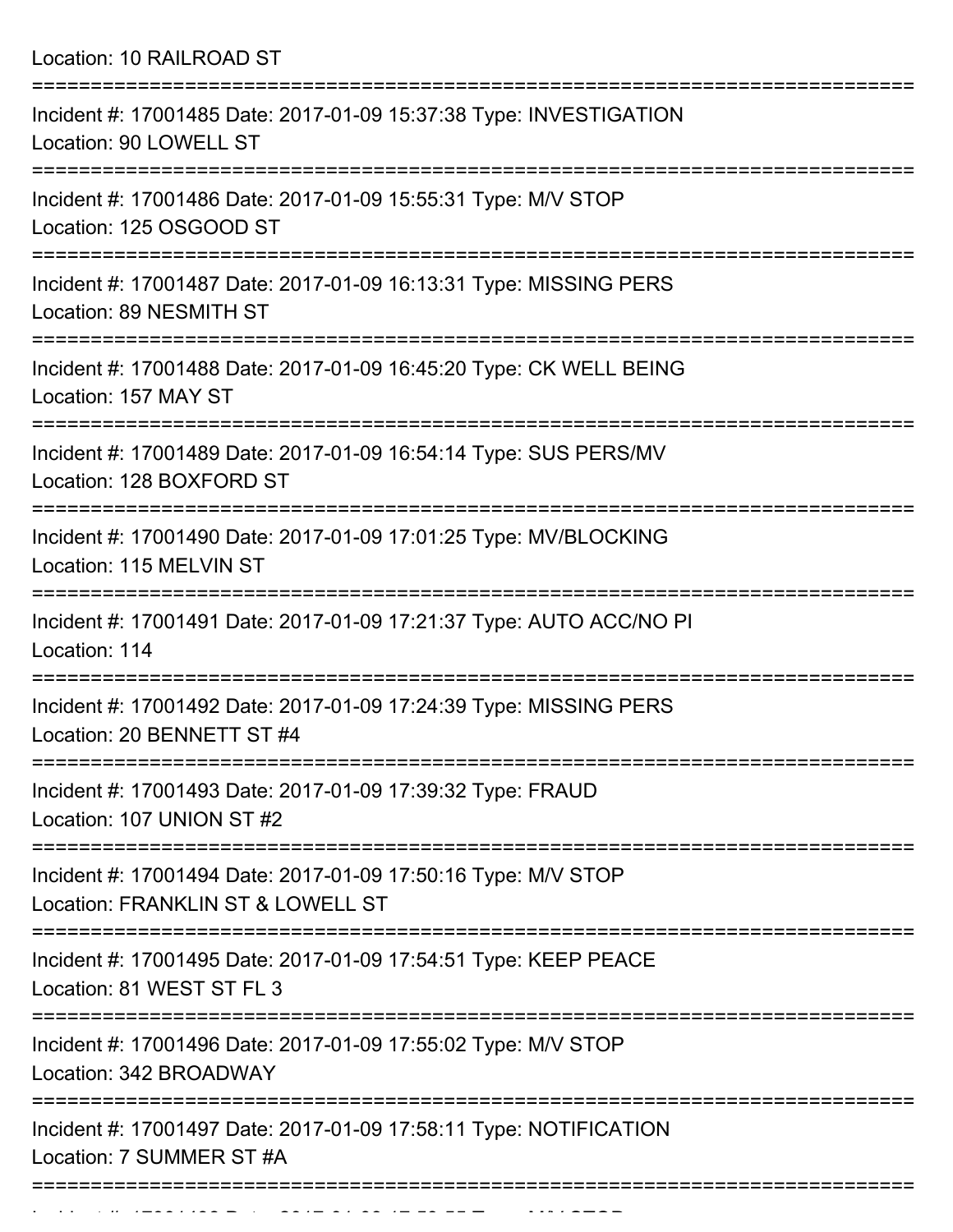Location: S BROADWAY & SHATTUCK ST

| Incident #: 17001499 Date: 2017-01-09 18:00:22 Type: NOTIFICATION<br>Location: 315 PROSPECT ST #2              |
|----------------------------------------------------------------------------------------------------------------|
| Incident #: 17001500 Date: 2017-01-09 18:13:03 Type: M/V STOP<br>Location: BROOK ST & UNION ST                 |
| Incident #: 17001501 Date: 2017-01-09 18:22:06 Type: MV/BLOCKING<br>Location: 5 RHINE ST                       |
| Incident #: 17001502 Date: 2017-01-09 18:23:21 Type: SUICIDE ATTEMPT<br>Location: 11 MT VERNON ST              |
| Incident #: 17001503 Date: 2017-01-09 18:26:57 Type: M/V STOP<br>Location: AMES ST & HAVERHILL ST              |
| Incident #: 17001504 Date: 2017-01-09 18:35:43 Type: M/V STOP<br>Location: 383 HAVERHILL ST                    |
| Incident #: 17001505 Date: 2017-01-09 18:42:56 Type: M/V STOP<br>Location: BROADWAY & ESSEX ST                 |
| Incident #: 17001506 Date: 2017-01-09 18:44:21 Type: AUTO ACC/PI<br>Location: 463 LOWELL ST                    |
| Incident #: 17001507 Date: 2017-01-09 18:46:19 Type: INVEST CONT<br>Location: 49 BRADFORD ST                   |
| Incident #: 17001508 Date: 2017-01-09 18:57:12 Type: B&E/PAST<br>Location: SHEPARD RESIDENCE / 81 CYPRESS AV   |
| Incident #: 17001509 Date: 2017-01-09 18:59:09 Type: AUTO ACC/PI<br>Location: 315 HIGH ST                      |
| Incident #: 17001510 Date: 2017-01-09 19:23:09 Type: ALARM/BURG<br>Location: COMMUNITY DAY CARE / 7 BALLARD WY |
| Incident #: 17001511 Date: 2017-01-09 19:27:23 Type: M/V STOP<br>Location: BOWDOIN ST & S BROADWAY             |
|                                                                                                                |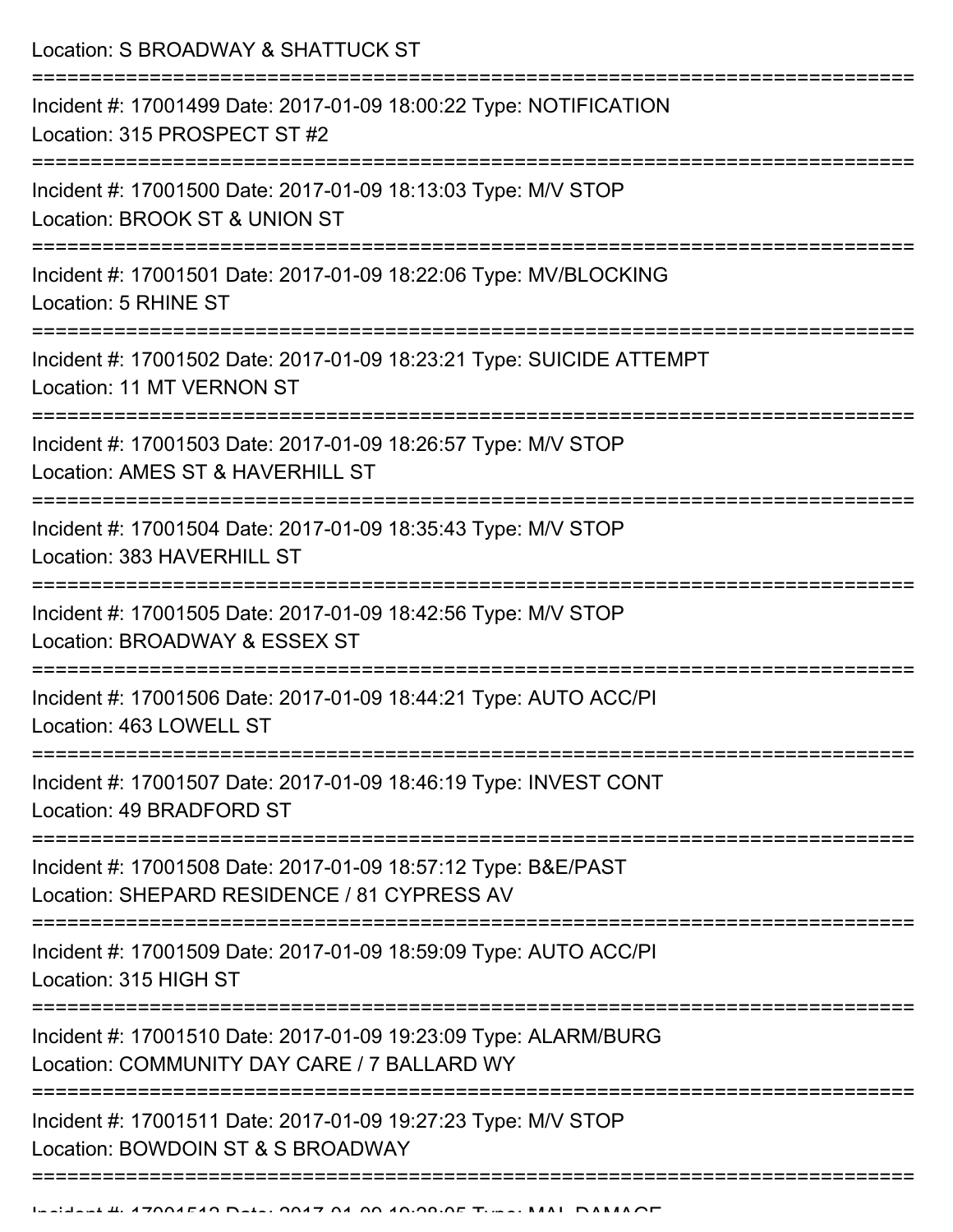| Location: 153 UNION ST #BASEMENT                                                                               |
|----------------------------------------------------------------------------------------------------------------|
| Incident #: 17001513 Date: 2017-01-09 19:30:10 Type: DOMESTIC/PROG<br>Location: APPLETON ST & METHUEN ST       |
| Incident #: 17001514 Date: 2017-01-09 19:53:51 Type: MISSING PERS<br>Location: 329 HIGH ST                     |
| Incident #: 17001515 Date: 2017-01-09 19:57:34 Type: ALARM/BURG<br>Location: NEW BEGINNINGS / 58 BROOKFIELD ST |
| Incident #: 17001516 Date: 2017-01-09 20:07:02 Type: MUTUAL AID<br>Location: 240 BAILEY ST                     |
| Incident #: 17001517 Date: 2017-01-09 20:39:03 Type: M/V STOP<br>Location: 262 LOWELL ST                       |
| Incident #: 17001518 Date: 2017-01-09 21:18:45 Type: ALARM/BURG<br>Location: CORREA RESIDENCE / 4 PROCTOR RD   |
| Incident #: 17001519 Date: 2017-01-09 21:31:13 Type: MEDIC SUPPORT<br>Location: 8 CANTON ST FL 1               |
| Incident #: 17001520 Date: 2017-01-09 22:00:13 Type: M/V STOP<br>Location: BROADWAY & MANCHESTER ST            |
| Incident #: 17001521 Date: 2017-01-09 22:04:29 Type: NOTIFICATION<br>Location: 42 MARSTON ST                   |
| Incident #: 17001522 Date: 2017-01-09 22:05:37 Type: ALARM/BURG<br>Location: COMM CHEVY / 155 MARSTON ST       |
| Incident #: 17001523 Date: 2017-01-09 22:10:20 Type: B&E/ATTEMPY<br>Location: 41 BRUCE ST                      |
| Incident #: 17001524 Date: 2017-01-09 22:12:42 Type: M/V STOP<br>Location: 90 LOWELL ST                        |
| Incident #: 17001525 Date: 2017-01-09 22:21:43 Type: ALARM/BURG<br>Location: RAMOS RESIDENCE / 11 KNOX ST      |
| 0.017.01.00.00                                                                                                 |

Incident #: 17001526 Date: 2017-01-09 22:30:01 Type: M/V STOP